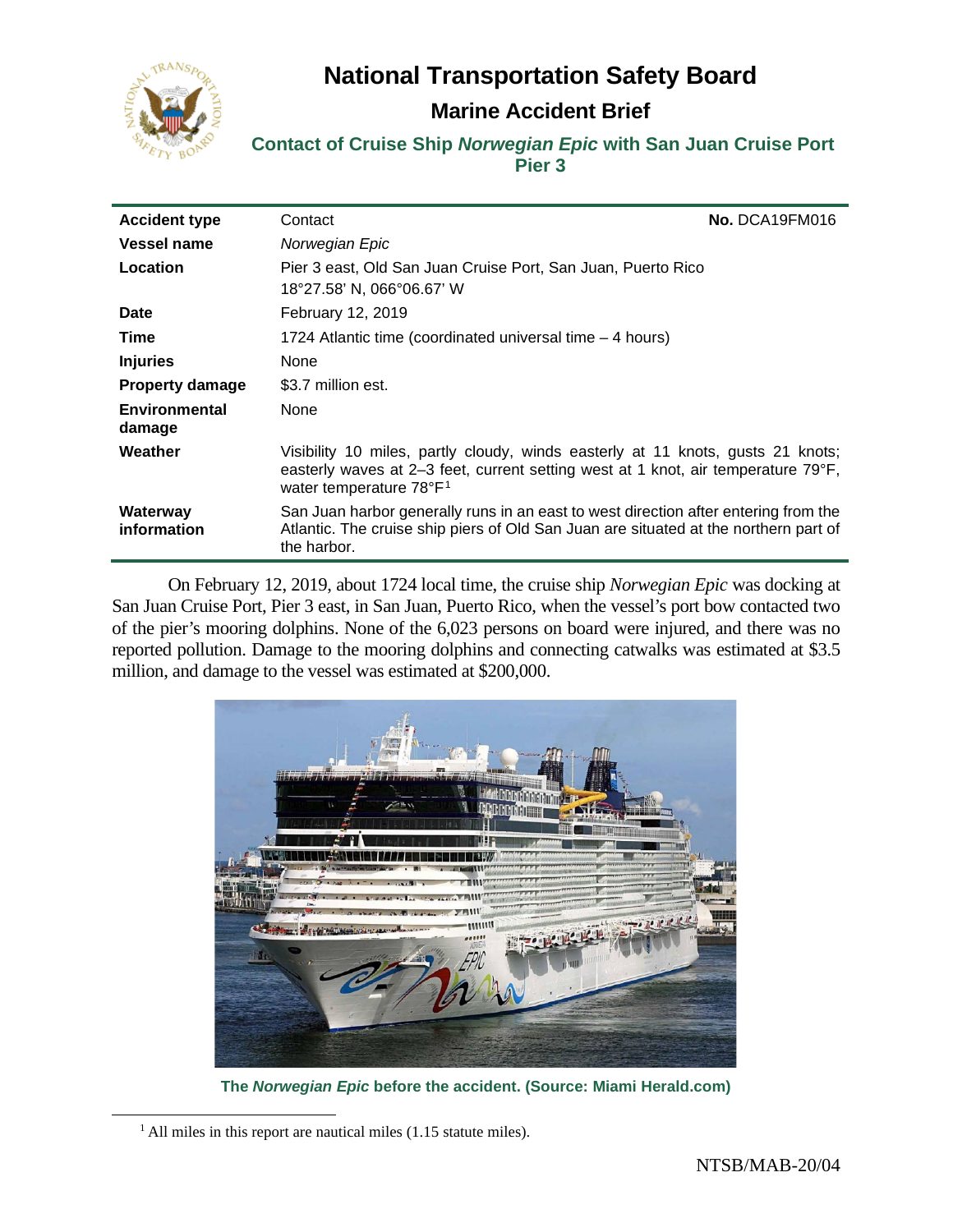

**Area where the** *Norwegian Epic* **struck Pier 3, as indicated by the red triangle. (Background source: Google Maps)**

# **Background**

The 1,080-foot cruise ship *Norwegian Epic* was built at Chantiers L'Alantique shipyard in Saint-Nazaire, France, delivered to Norwegian Cruise Lines in 2010, and flagged in the Bahamas. The vessel, which was certified by Det Norske Veritas to carry 5,186 passengers and a crew of 1,730, operated in the western Caribbean during the winter cruising season and repositioned to the Mediterranean Sea for the summer cruising season. The vessel had 6 diesel engine-driven generators providing propulsion and electrical power (three 15,288 hp and three 20,384 hp). The vessel was propelled by two fixed-pitch propellers, each driven by a 32,184-hp electric (shaft) motor. The vessel had four 3,017-hp tunnel bow thrusters and two 4,023-hp tunnel stern thrusters. During the ship's scheduled October/November 2015 drydock at Damen Shiprepair in Brest, France, Becker Flap Twisted Leading Edge rudders were installed to provide for better steering (increased lift) while operating at slow speeds and to increase fuel efficiency.

# **Accident Events**

Two days before the accident, while en route to Tortola, British Virgin Islands, the *Norwegian Epic* suffered a failure to the electric motor driving its port propeller. The failure reduced the motor's power by half, but the vessel continued its regularly scheduled itinerary. About 1314 on February 11, the day before the accident, the electric motor to the port propeller suffered another casualty that rendered it inoperable. To prevent damage to the port shaft's turning gear, the port shaft was locked at sea, which reduced the vessel's maximum speed and the effectiveness of the port rudder. The company then directed the master to bring the ship to San Juan, a port at which it had never before called, to better assess the damage and obtain technical assistance.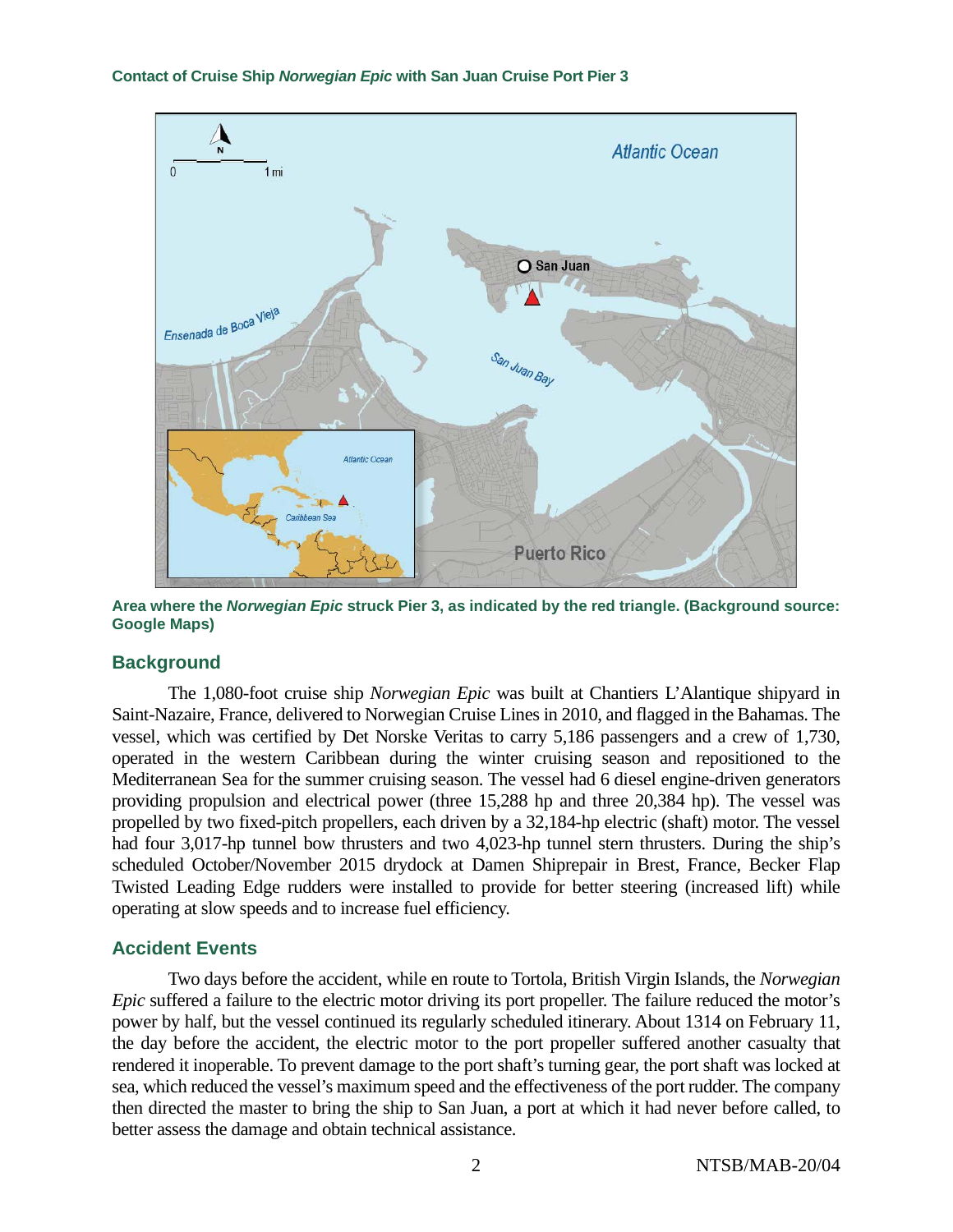While transiting to San Juan, the *Norwegian Epic*'s master received an email from the vessel's agent detailing the cruise ship's berth on the east side of Pier 3 (Pier 3 east). Pier 3 east was approximately 1,102 feet long, had a measured bow-in dock heading of about 352.3°, and was constructed with a combination of solid pier and two mooring dolphins. The forward part of the cruise ship would be tied up to the solid pier, and the stern lines of the vessel would be tied to the mooring dolphins. The mooring dolphins were connected to the solid pier by metal walkways called "catwalks." About 571 feet to the east of Pier 3 was Pier 4 (also divided into 2 berths named east and west); the cruise ship *Caribbean Princess* was docked at Pier 4 west, leaving about 450 feet of space for the captain to maneuver the *Norwegian Epic*.

A pre-arrival docking brief included expected berthing conditions and tidal information. No current information was noted, and there was no logbook entry of when this brief was held. The master stated that the current was flooding but also told investigators he did not know the velocity or in what direction the current set for that specific pier.



**Berthing area and approximate path of the** *Norwegian Epic***. The** *Caribbean Princess* **is not to scale. (Background source: NOAA chart 25670)**

On February 12 at 1640, about 5.5 miles from the entrance of San Juan harbor, the San Juan pilot boarded the *Norwegian Epic* and went to the bridge. Shortly after the pilot arrived on the bridge, a master/pilot exchange was held. According to both the master and the pilot, they discussed the maneuvering capabilities of the vessel, including the inoperability of the port shaft. A pilot card which contained information about the vessel's principle dimensions, propulsion, thrusters, rudders, and anchors—was provided to, and signed for by, the pilot. The master told the pilot that with the port shaft locked, the maximum maneuvering speed was 12 knots. They agreed that the pilot would conn the vessel to a position near the berth, and the master would take the conn for the final berthing operation.[2](#page-2-0) The master and pilot told investigators that they had never worked together before.

<span id="page-2-0"></span> $2$  The pilot said that he could not "specifically recall discussing the return of the conn to the master for the final berthing operation but (he) was fairly certain that it was discussed because that's standard for every cruise ship."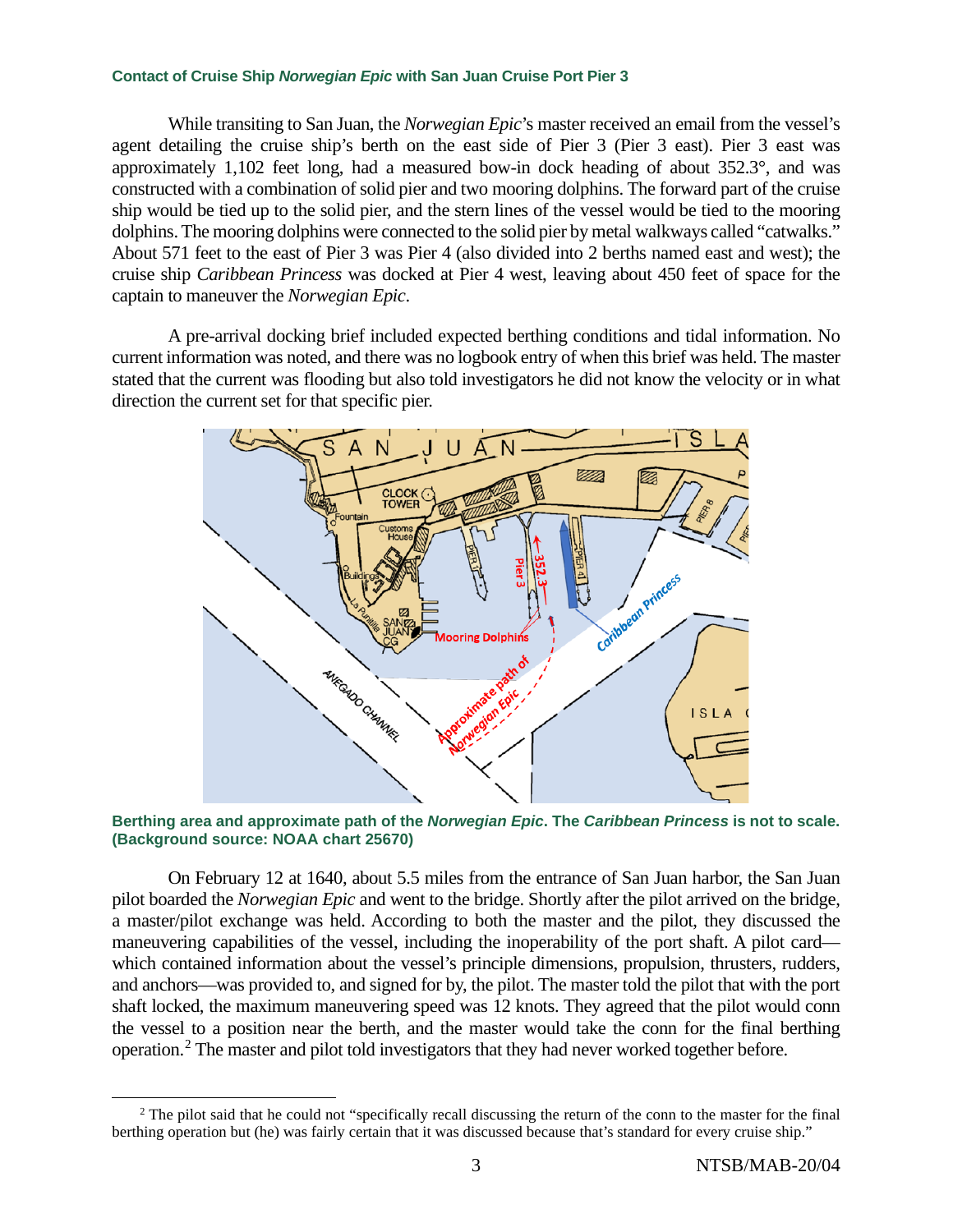Earlier in the day (at 1543), the National Weather Service had issued a forecast for an east wind of 15–20 knots with higher gusts. A small craft advisory was also in effect through February 13. As captured on the voyage data recorder (VDR), the pilot told the master that the current at the berth was "only one knot ebbing." The pilot also recalled stating on numerous occasions that they needed to remain well to windward, "so much so that we should approach Pier number 4," in order to compensate for the wind, and at 1718:01, the pilot told the master, "We should plan like we are going to where…the *Caribbean Princess* is."

The vessel's VDR also captured the pilot telling the master that two tugs (the *Beth McAllister*  and the *Dorothy McAllister*) were ordered for docking and would be used to assist in turning and berthing the vessel, with a third tug available on standby. The pilot also stated that the usage of tugs for berthing was discussed at this time. The master stated that he had used tugs in the past and under similar wind conditions, although not with one shaft locked, and he believed the docking evolution could be safely accomplished, based on the predicted weather and the pilot's representation that the tugs were of adequate size. Although the pilot had never docked the *Norwegian Epic* before, he had docked cruise ships of similar size and dimensions (though not with one shaft inoperable) and believed the evolution could be safely accomplished. When investigators asked the master if he felt that he and the pilot had a clear understanding on the use of the tugs and the exact approach they were going to take to Pier 3, the master replied "definitely, we discussed our approach."

At 1650, the master/pilot exchange was completed, and the pilot took the conn, with steering and propulsion controlled from the midship bridge console. The staff captain, watch officer, lookout, and helmsman were also on the bridge to assist in the docking evolution. At 1706, the *Beth McAllister* was made fast to the starboard bow, and the *Dorothy McAllister* was made fast to the starboard quarter (the captains of both tugs told investigators that all equipment aboard their tugs was in good working order). According to the vessel's VDR, the ship's speed was about 5.5 knots, and the wind was out of the east about 25 knots. As the pilot guided the vessel towards the berth, he began turning to port.

At 1716:23, with the master, pilot, and staff captain positioned at the port bridge wing conning station, the master stated that he would take control.At 1716:43 the pilot was heard saying, "I just don't wanna get too close to that corner yet" (most likely referring to Pier 3 on the port side of the vessel), and at 1716:54, the master took the conn with the ship's heading about 054.2° and speed about 2.7 knots, and the wind out of the north-northeast about 25.1 knots. [3](#page-3-0) At this time, the *Norwegian Epic* continued its turn to the left, with its bow about 1,250 feet from the end of Pier 3 and about 1,500 feet from the *Caribbean Princess*. With all four bow thrusters and all three stern thrusters online, the master began maneuvering the *Norwegian Epic* towards Pier 3 east, using a combination of the bow thrusters, stern thrusters, rudders, and the starboard engine. The master did not always announce his actions or relay orders to anyone on the bridge. At 1717:59, the master asked the pilot, "try to stay away from this corner…yes" (again, likely referring to Pier 3 on the port side of the vessel). The pilot confirmed, "Yes, yes. Like I said, we should plan like we were going to where the *Caribbean Princess* is…" and "necessarily use the tugs of course."

At 1718:29 the pilot told the master that he was going to start pulling on the tugs so that they would be ready to work. The pilot then told the tugs in Spanish via his handheld VHF radio, to pull

<span id="page-3-0"></span><sup>3</sup> The wind speed was recorded by the *Norwegian Epic*'s anemometer located about 58.9 meters (193.2 feet) above the water surface. Marine local wind forecasts are for distances of 10 meters (32.8 feet) above the water.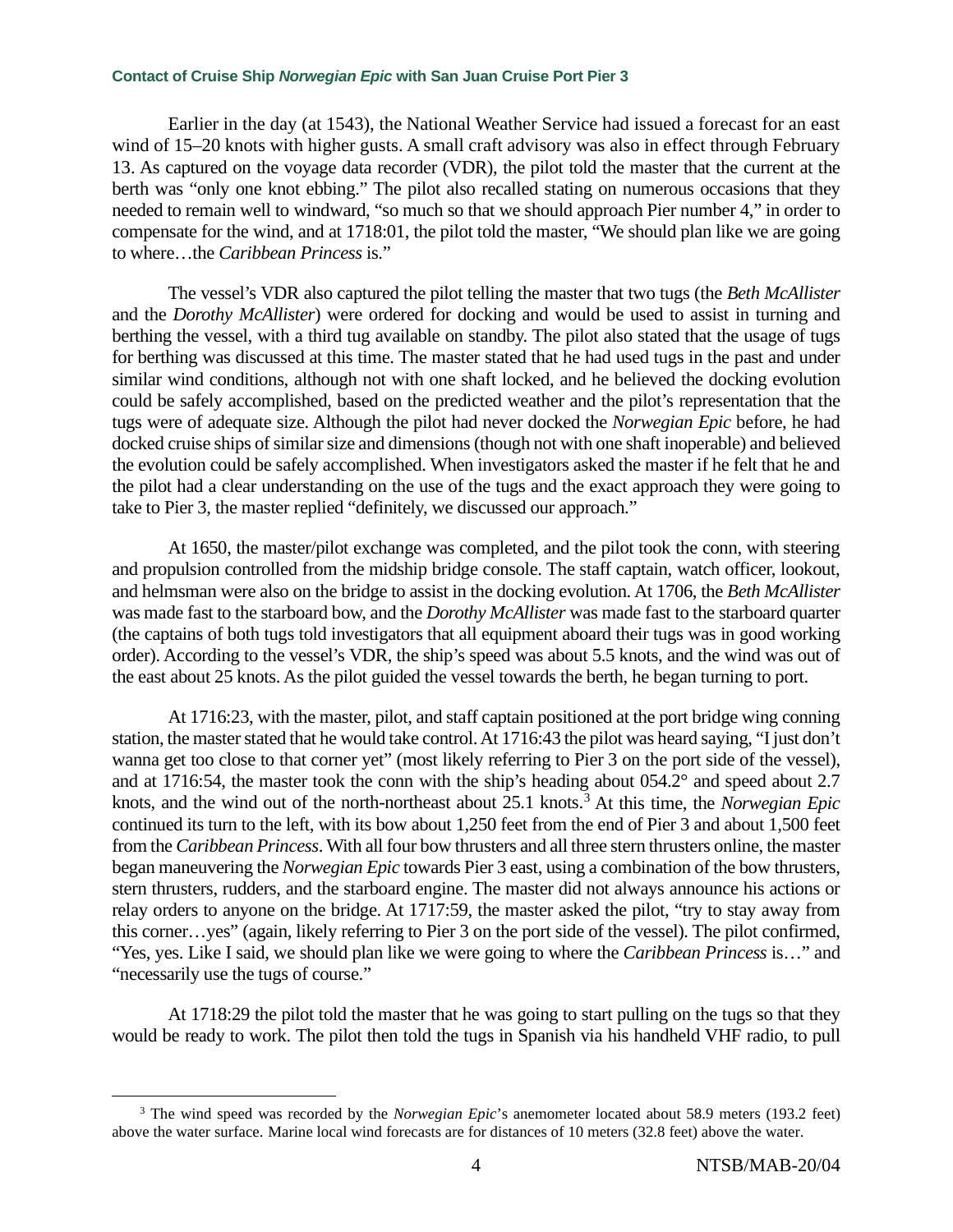half astern (away from the dock) at 90°.<sup>[4](#page-4-0)</sup> At 1721:09, the pilot repeated his earlier command (in Spanish) of half astern to the *Beth McAllister*, and at 1721:45, the pilot (in English) ordered the *Beth McAllister* to pull full astern. About 1722:08, the master gestured as if pushing an object towards the starboard side and said, "okay because he's…stop the bow." [5](#page-4-1) Seven seconds later, the pilot said, "I'm going to reduce more the tug now, the forward tug," and at 1722:18, he radioed, "*Beth* slow." The only order relating to the tugs that was given by the master to the pilot occurred at 1723:12 when the master told the pilot "full." The pilot then ordered the *Beth McAllister* and the *Dorothy McAllister* to pull half astern, and at 1723:18, the pilot ordered both tugs to pull full astern in order to get the *Norwegian Epic*  closer to Pier 4 and farther from the corner of Pier 3. CCTV images of both tugs showed that changes in the wash from their propellers coincided with the approximate times that engine orders were given to the tugs by the pilot.

During the docking maneuver the captain operated both bow and stern thrusters both towards and away from the dock at various times and at various percentages, additionally using the vessel's twin rudders and working starboard propeller to position the vessel alongside the dock. The ship's rudders were at an angle of 1° or less from the time that the master took the conn up until 1723:58, when they were increased to between 35° and 42° to port. At the time of impact with the first mooring dolphin (1724:55), the rudders were at 35° to port, with the starboard engine astern at 53 rpm.



**Left: Image of the** *Norwegian Epic* **as it struck the first mooring dolphin and catwalk, which collapsed. Right: Image of the second dolphin and catwalk as it collapsed after being struck. (Source: TweetsWithTito@dunard2)**

About 1724, the master realized that the Norwegian Epic was going to "touch" the pier, and between 1724:00 and 1724:12, he increased bow thruster power towards the pier, and then from 1724:12 until the time of first impact at 1724:55, he went from 50% bow thruster power to port to 100% bow thruster power to starboard. After being struck, the dolphin and connecting catwalks collapsed into the harbor. A short time later, the Epic struck the dolphin that was closer to shore, and it also collapsed with its connecting catwalk.

The ship then continued its docking evolution without further mishap and was all fast to the pier at 1814. The strikes to the dolphins left two indentations to the hull of the ship above the waterline that were each about 6 feet 4 inches long, 20 inches high, and 4–6 inches deep. No injuries or pollution were reported, and total damages to the ship and pier structure were estimated at \$3.7 million. Drug and alcohol test results for the relevant ship crewmembers and pilot were negative.

<span id="page-4-1"></span><span id="page-4-0"></span><sup>&</sup>lt;sup>4</sup> The VDR voice recordings also captured tug boat personnel repeating, by radio, the orders given to them by the pilot.

<sup>5</sup> As seen on closed circuit television (CCTV.)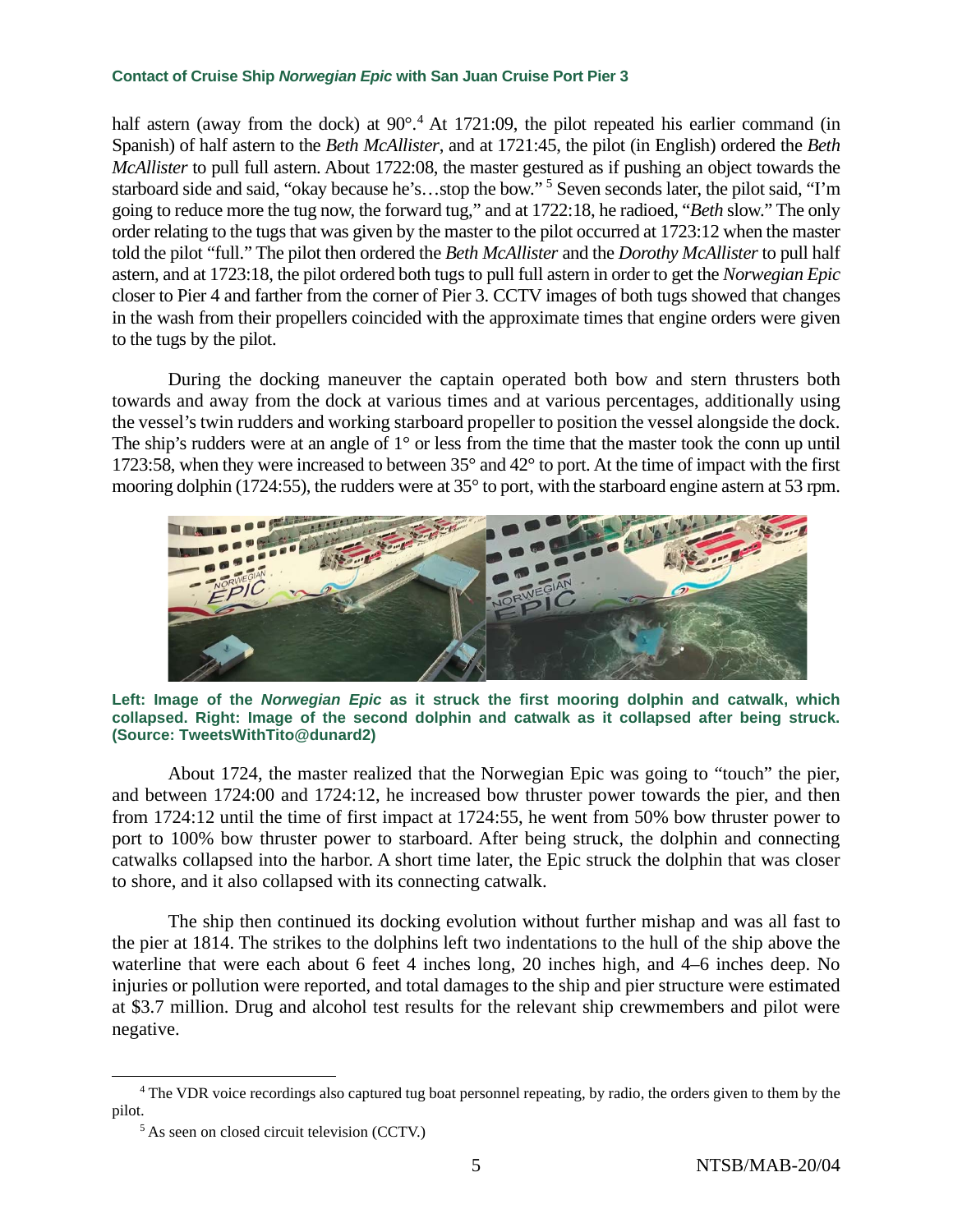

**Damage to the** *Norwegian Epic***'s hull.**

## **Analysis**

The National Weather Service issued a small craft advisory with wind gusts greater than 20 knots for the docking period, and the master, pilot, and tug captains all stated that wind speeds and directions at the time of docking were consistent with those predictions. Both the master and pilot stated that they felt the ship could be docked in the conditions encountered and with the tugs used. A review of US Coast Pilot passages regarding the current in San Juan Bay found that eastern trade winds generally caused a west drift to the current. The pilot was heard on the VDR recording stating that the current was "only one knot ebbing." The resulting forces from the wind and current set the *Norwegian Epic* west towards Pier 3.

According to both the master and pilot, they discussed the docking maneuver during their initial master/pilot exchange. The pilot told the master on numerous occasions that they needed to head towards Pier 4, which was east of Pier 3. As was customary with all cruise ships in the San Juan port, the master docked the vessel, and the master and pilot stated that they would use two tugs for docking. Although the master and the pilot discussed the use of tugs, they did not discuss how the tugs would be controlled or who would control them. The master was only heard giving one verbal order regarding the tugs (just prior to the vessel's contact). According to the parametric data from the VDR, there was a point in the maneuver when both the tugboats and the thrusters were in opposition to each other's actions, demonstrating the lack of coordination between the master and the pilot, beginning with the master/pilot exchange and continuing throughout the docking evolution.

Many of the pilot's orders to the tugs and the tug captains' replies were in Spanish. The pilot should have related his commands to the captain in English. The master also used gestures instead of verbal orders. Perhaps this could have worked if the master and pilot had agreed upon this method, but this was the first time they had worked together, and they had not previously agreed to this method of communicating tug orders.

The master used the bow thrusters to push the bow toward the dock when the bow was closing on it; he did not use full bow thruster power away from the dock until about 1724:36, seconds before impact with the first dolphin. Investigators only heard one reference to distance on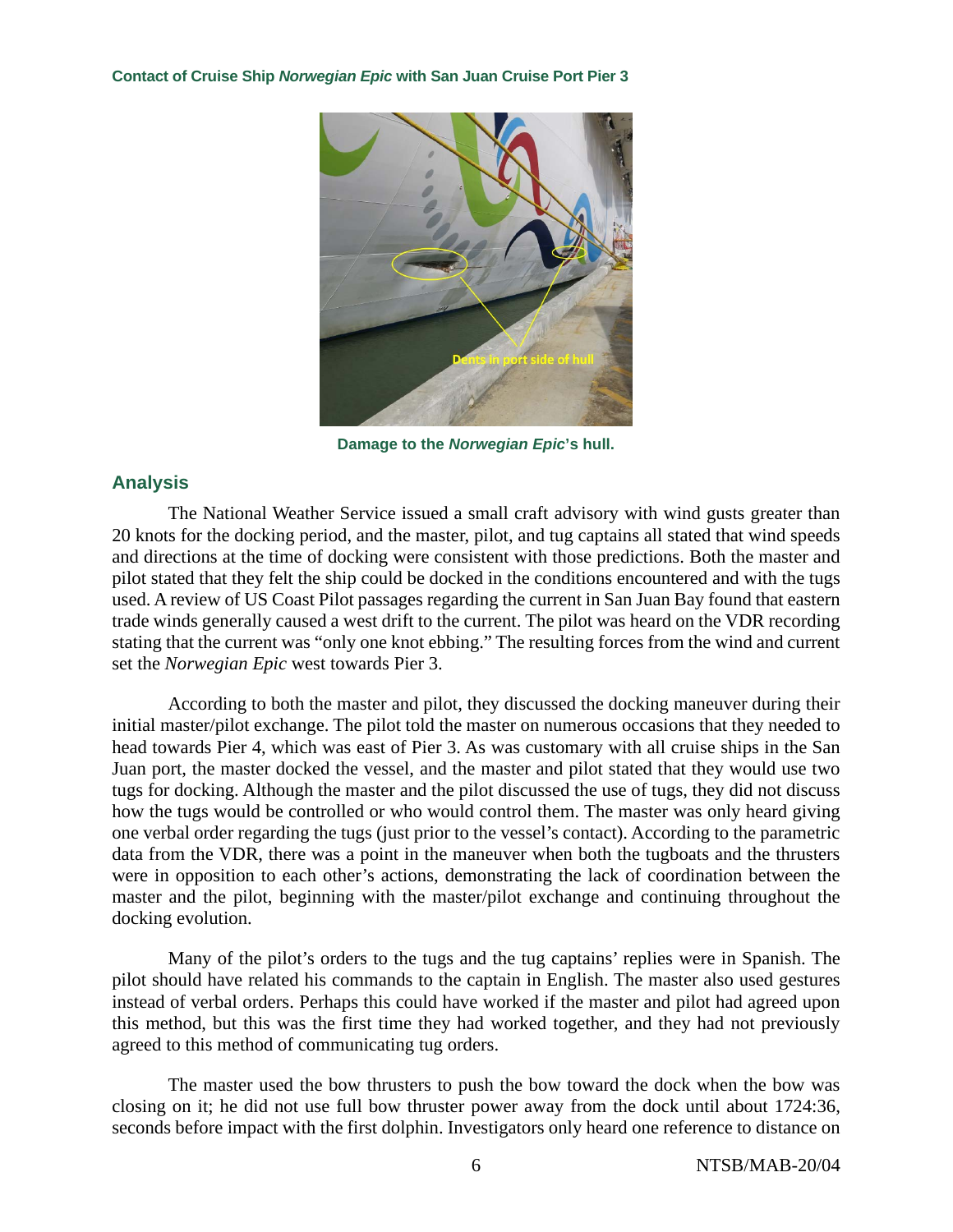the VDR. Frequent reports of the vessel's distance from various reference points regarding clearances from both the other cruise ship and Pier 3 might have given the master a better appreciation of his vessel's close approach to the dock. This would have given the master better indication of what thrusters to use, the power at which to run them, and direction to move the ship, as well as how to use the tugs.

### **Probable Cause**

The National Transportation Safety Board determines that the probable cause of the contact of the cruise ship *Norwegian Epic* with San Juan Cruise Port Pier 3 was a lack of communication and coordination between the master and pilot, which resulted in a poorly executed docking maneuver.